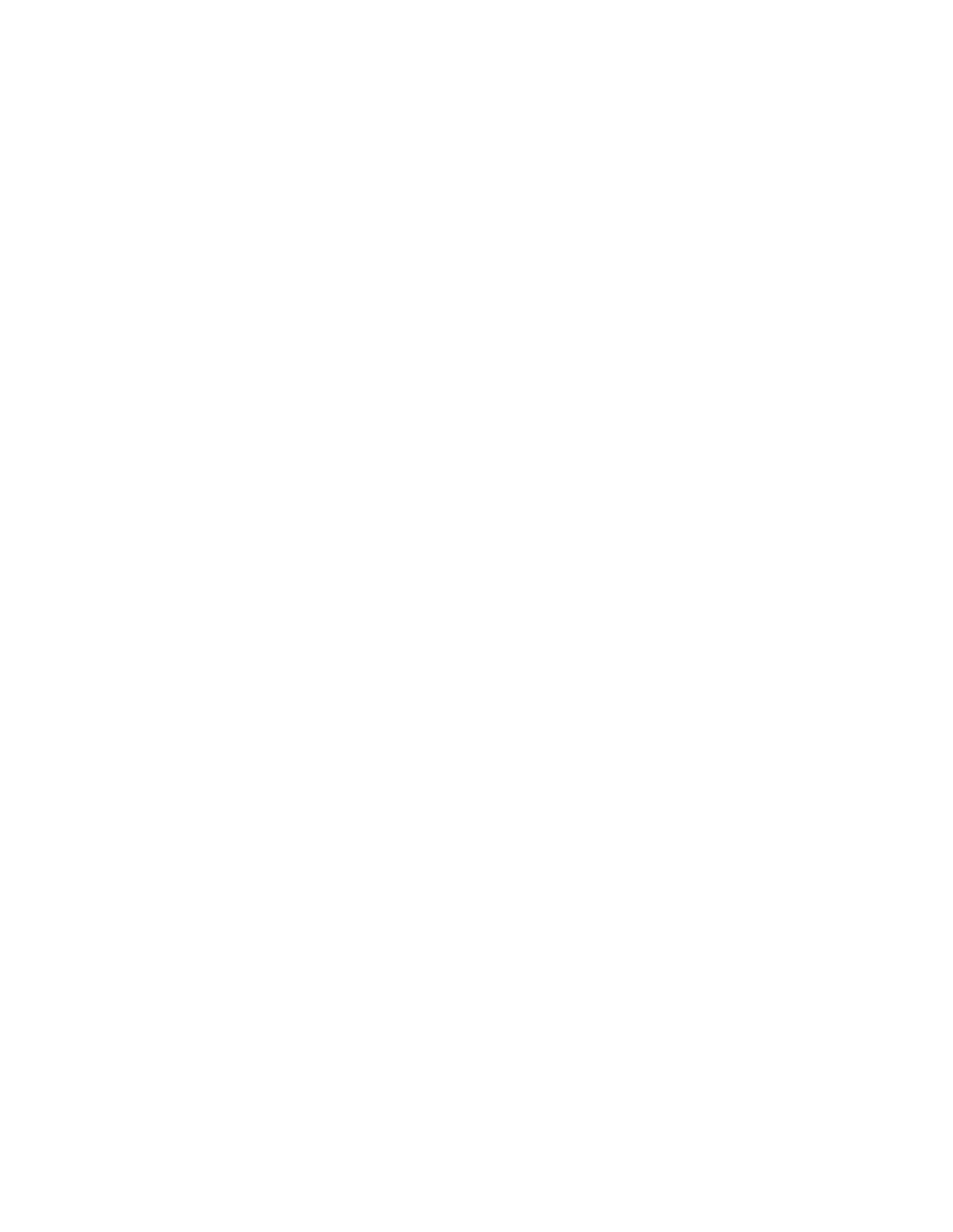By Stephen B. Hartley, Brady R. Couvillion, and Nicholas M. Enwright

Prepared in cooperation with Bureau of Ocean Energy Management

Scientific Investigations Report 2017–5044

**U.S. Department of the Interior U.S. Geological Survey**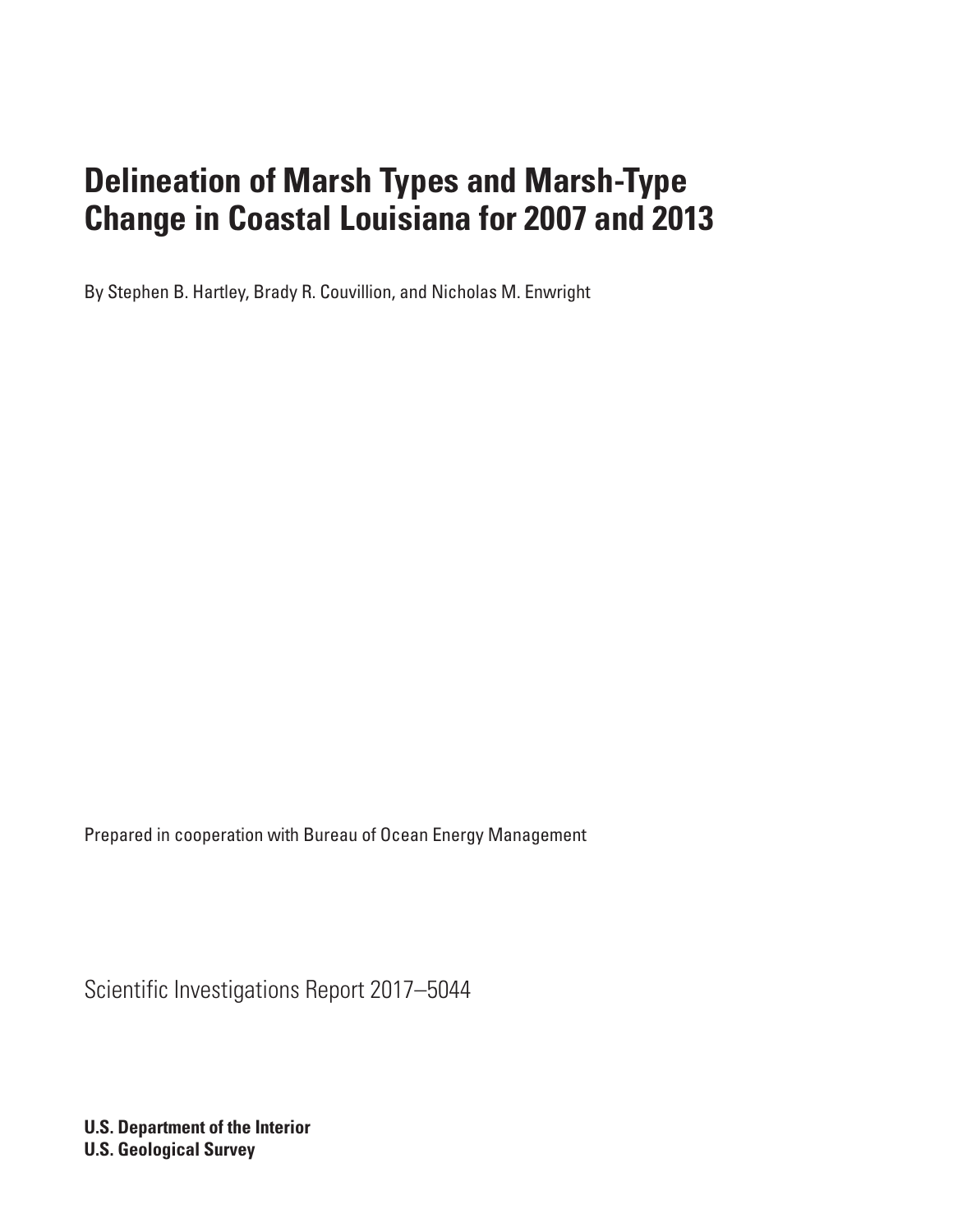### **U.S. Department of the Interior**

RYAN ZINKE, Secretary

### **U.S. Geological Survey**

William H. Werkheiser, Acting Director

U.S. Geological Survey, Reston, Virginia: 2017

For more information on the USGS—the Federal source for science about the Earth, its natural and living resources, natural hazards, and the environment—visit <http://www.usgs.gov>or call 1–888–ASK–USGS.

For an overview of USGS information products, including maps, imagery, and publications, visit<http://www.usgs.gov/pubprod>/.

Any use of trade, firm, or product names is for descriptive purposes only and does not imply endorsement by the U.S. Government.

Although this information product, for the most part, is in the public domain, it also may contain copyrighted materials as noted in the text. Permission to reproduce copyrighted items must be secured from the copyright owner.

Suggested citation:

Hartley, S.B., Couvillion, B.R., and Enwright, N.M., 2017, Delineation of marsh types and marsh-type change in coastal [Louisiana for 2007 and 2013: U.S. Geological Survey Scientific Investigations Report 2017–5044, 6 p., https://doi.](https://doi.org/10.3133/20175044) org/10.3133/20175044.

ISSN 2328-0328 (online)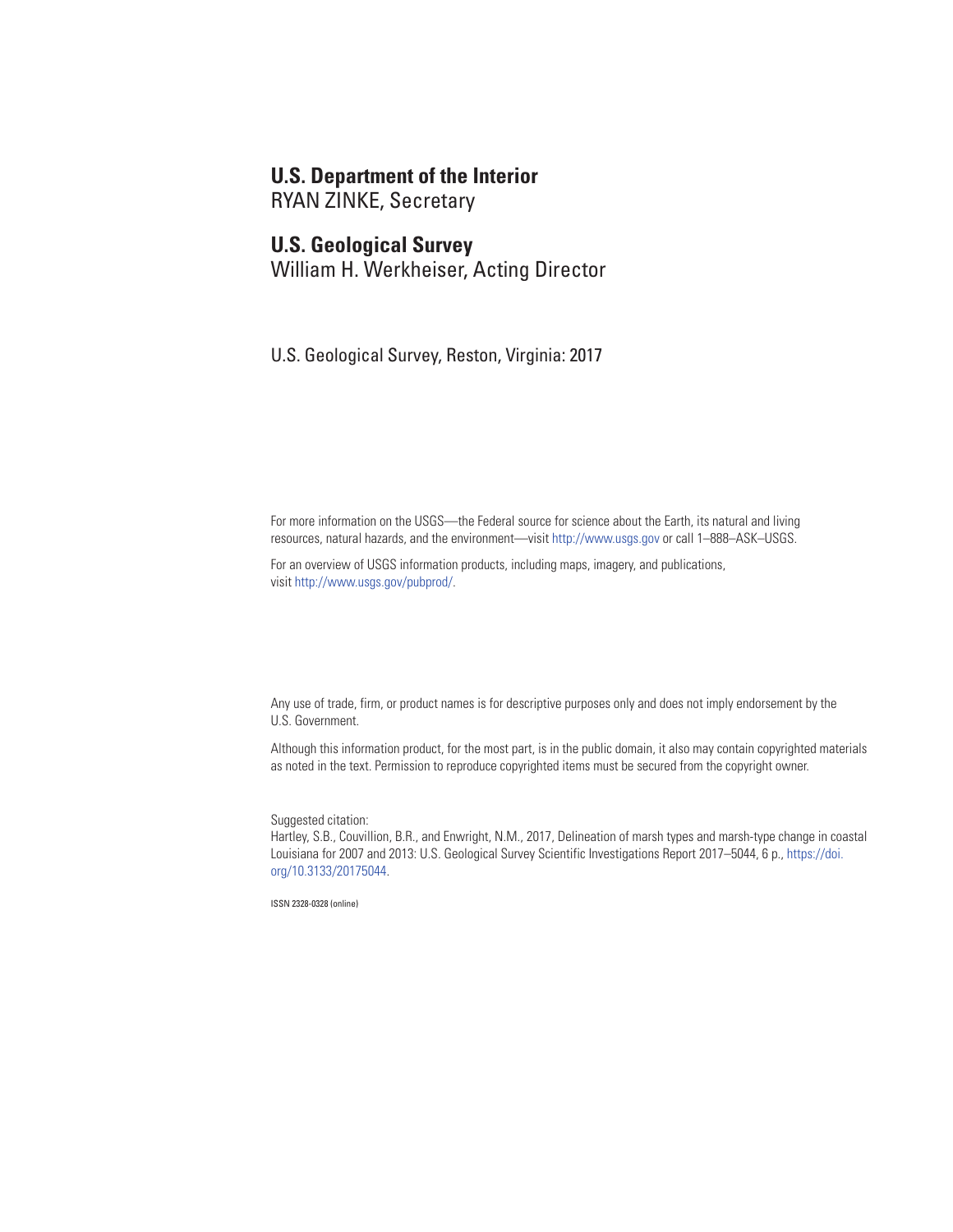# **Acknowledgments**

We thank Bruce Baird of the Bureau of Ocean Energy Management for his assistance with the project.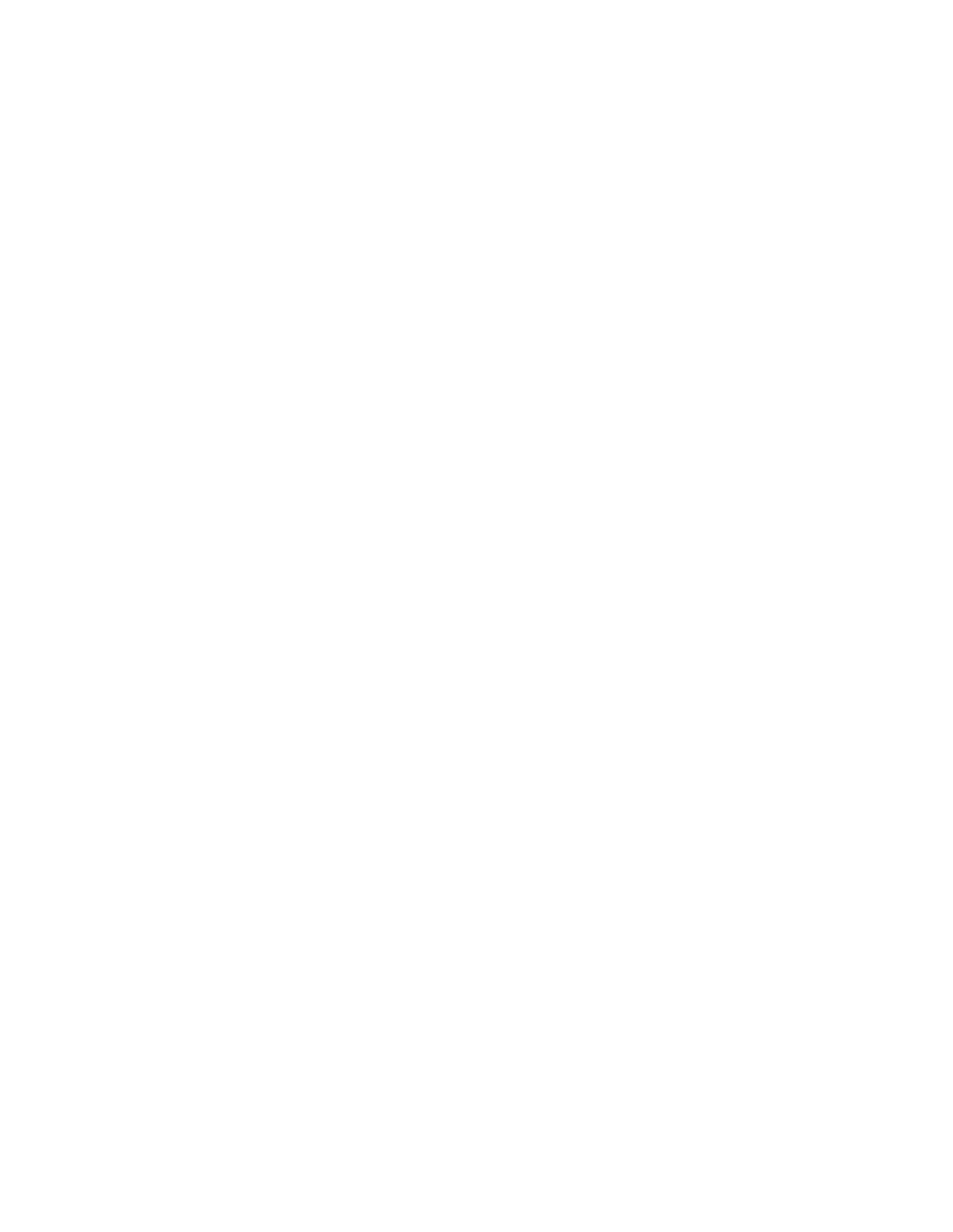## **Contents**

## **Figures**

| 1. Diagram showing Landsat Thematic Mapper scenes for habitat classification |
|------------------------------------------------------------------------------|
|                                                                              |

## **Tables**

|    | 1. Satellite imagery acquisition dates by Landsat Thematic Mapper scene   |            |
|----|---------------------------------------------------------------------------|------------|
|    | Crosswalk matrix of land-cover classes between the original 16 categories | $\sqrt{a}$ |
| 3. | Change-analysis matrix of the 2007 and 2013 six-category classification   |            |

# **Conversion Factors**

International System of Units to U.S. customary units

| <b>Multiply</b>           | By     | <b>To obtain</b>   |
|---------------------------|--------|--------------------|
|                           | Length |                    |
| meter (m)                 | 3.281  | foot $(ft)$        |
| kilometer (km)            | 0.6214 | mile (mi)          |
| meter (m)                 | 1.094  | yard (yd)          |
|                           | Area   |                    |
| square kilometer $(km^2)$ | 247.1  | acre               |
| square kilometer $(km^2)$ | 0.3861 | square mile $(m2)$ |

Temperature in degrees Celsius (°C) may be converted to degrees Fahrenheit (°F) as

$$
{}^{\circ}F = (1.8 \times {}^{\circ}C) + 32.
$$

Temperature in degrees Fahrenheit (°F) may be converted to degrees Celsius (°C) as

$$
^{\circ}
$$
C = ( $^{\circ}$ F – 32) / 1.8.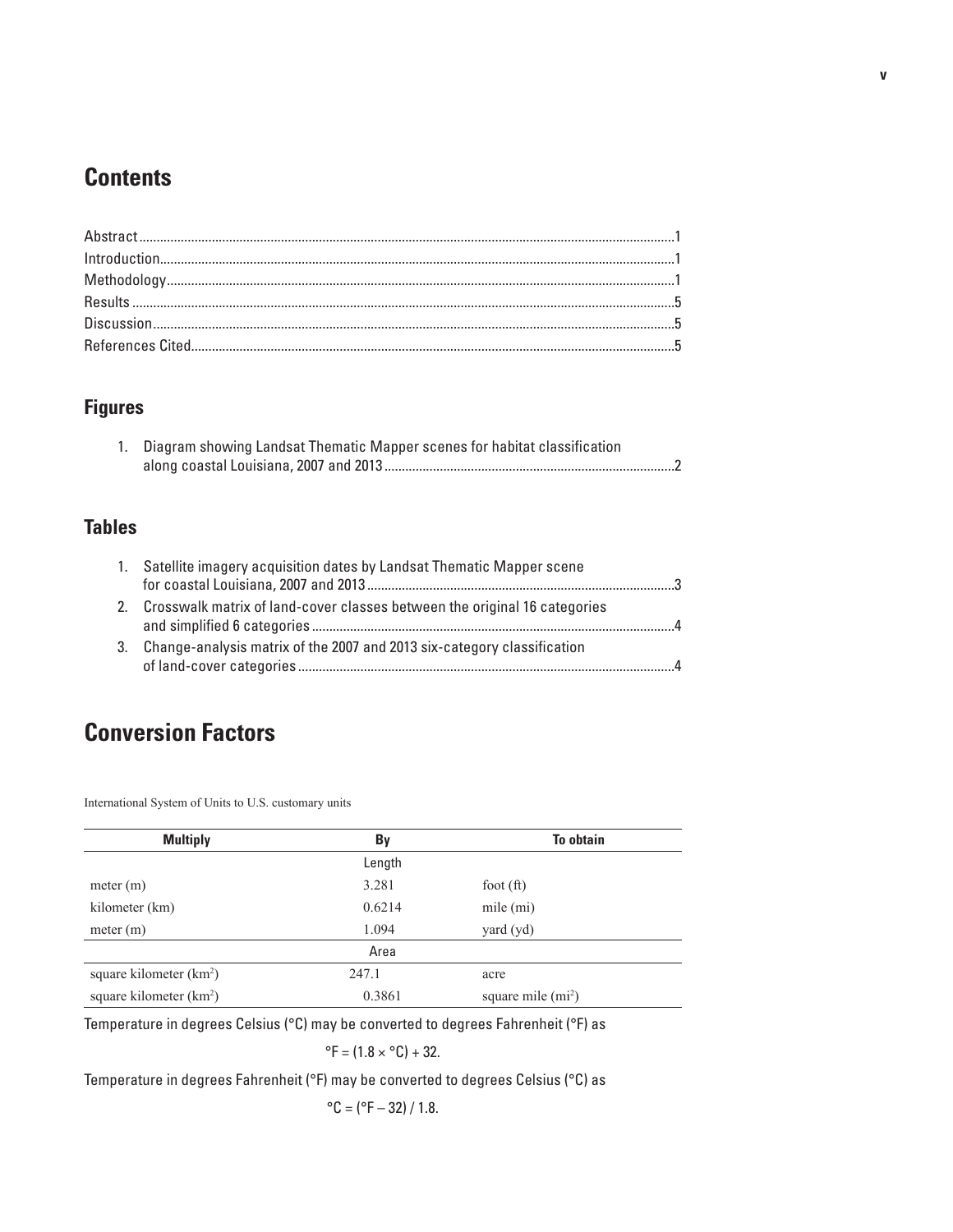## **Datum**

Vertical coordinate information is referenced to the North American Vertical Datum of 1988 (NAVD 88).

Horizontal coordinate information is referenced to the North American Datum of 1983 (NAD 83). Altitude, as used in this report, refers to distance above the vertical datum.

## **Abbreviations**

| CCAP        | Coastal Change Analysis Program      |
|-------------|--------------------------------------|
| DEM         | digital elevation model              |
| DT          | decision-tree                        |
| lidar       | light detection and ranging          |
| <b>NAIP</b> | National Agriculture Imagery Program |
| <b>NLCD</b> | National Land Cover Database         |
| <b>NWI</b>  | <b>National Wetlands Inventory</b>   |
| TM          | <b>Thematic Mapper</b>               |
| USGS        | <b>U.S. Geological Survey</b>        |
|             |                                      |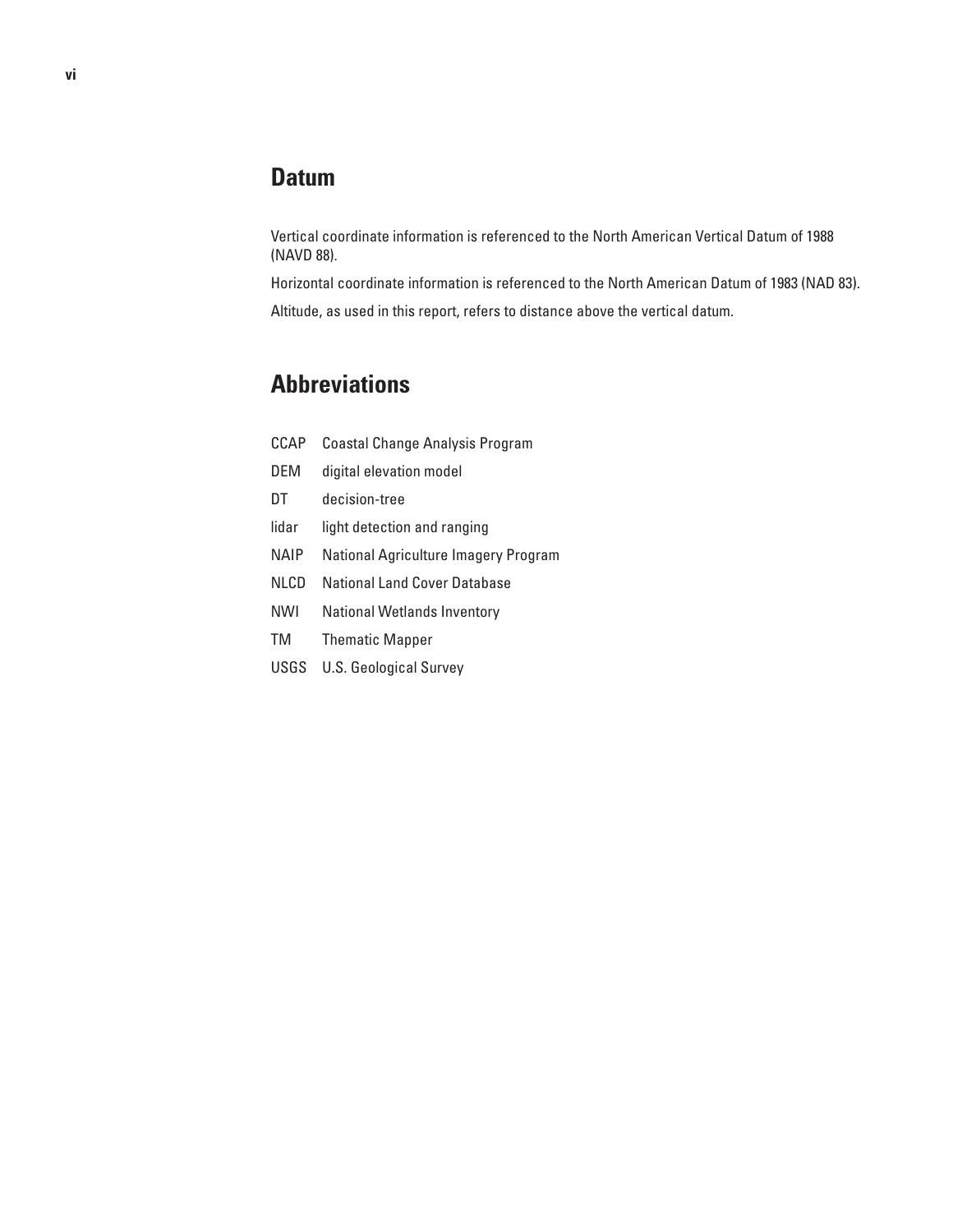<span id="page-8-0"></span>By Stephen B. Hartley, Brady R. Couvillion, and Nicholas M. Enwright

## **Abstract**

The Bureau of Ocean Energy Management researchers often require detailed information regarding emergent marsh vegetation types (such as fresh, intermediate, brackish, and saline) for modeling habitat capacities and mitigation. In response, the U.S. Geological Survey in cooperation with the Bureau of Ocean Energy Management produced a detailed change classification of emergent marsh vegetation types in coastal Louisiana from 2007 and 2013. This study incorporates two existing vegetation surveys and independent variables such as Landsat Thematic Mapper multispectral satellite imagery, high-resolution airborne imagery from 2007 and 2013, bare-earth digital elevation models based on airborne light detection and ranging, alternative contemporary landcover classifications, and other spatially explicit variables. An image classification based on image objects was created from 2007 and 2013 National Agriculture Imagery Program color-infrared aerial photography. The final products consisted of two 10-meter raster datasets. Each image object from the 2007 and 2013 spatial datasets was assigned a vegetation classification by using a simple majority filter. In addition to those spatial datasets, we also conducted a change analysis between the datasets to produce a 10-meter change raster product. This analysis identified how much change has taken place and where change has occurred. The spatial data products show dynamic areas where marsh loss is occurring or where marsh type is changing. This information can be used to assist and advance conservation efforts for priority natural resources.

## **Introduction**

Detailed information on the extent and distribution of emergent marsh vegetation types throughout coastal Louisiana has been historically available (O'Neil, 1949; Chabreck and others, 1968; Chabreck and Linscombe, 1978, 1988, 1997; Linscombe and Chabreck, n.d.; Sasser and others, 2008, 2014). These existing maps showing marsh vegetation types in coastal Louisiana have been used to document temporal

changes in vegetation types and land-water relationships in coastal Louisiana and to refine the U.S. Fish and Wildlife Service National Wetlands Inventory (NWI) datasets. These datasets were limited because of their coarseness and have proven insufficient for large-scale targeted conservation planning efforts conducted by natural resource managers and coastal researchers. Although these datasets provide useful historical information, technological limitations prevented these and other mapping efforts from providing sufficiently detailed calculations of areal changes and shifts in marsh vegetation types. To help meet these needs, the U.S. Geological Survey (USGS) in cooperation with the Bureau of Ocean Energy Management produced a detailed classification of marsh vegetation types indicative of salinity zones for 2007 and 2013 by using advanced geographic information system datasets that were created by using Landsat Thematic Mapper (TM), digital color-infrared aerial imagery, and lidar data at a spatial scale of 10 meters (m) (Hartley and others, 2017). Additionally, we conducted a change analysis to determine how marsh types have changed from 2007 and 2013. The ability to understand past dynamics and anticipate future trends in vegetation change and related land loss in the coastal region of Louisiana is vital to ongoing and future efforts to conserve the region's critical wetland ecosystem. Our analysis provides Federal and State agencies, as well as researchers and interested parties in the private sector, with current (2017) and large-scale detailed information which could be used to base future decisions in the interest of preserving the coastal marshes of Louisiana.

## **Methodology**

Habitat types were classified by using decision-tree (DT) classification analyses and rulesets produced by using Rulequest See5 in combination with ERDAS IMAGINE 2010, National Land Cover Database (NLCD) Mapping Tool version 2.087, Esri ArcMap version 10.2, and Trimble eCognition version 9.2 software packages. See5 has been used to produce broad land-cover classifications, including NLCD (Homer and others, 2007; Enwright and others, 2014, 2015) and Coastal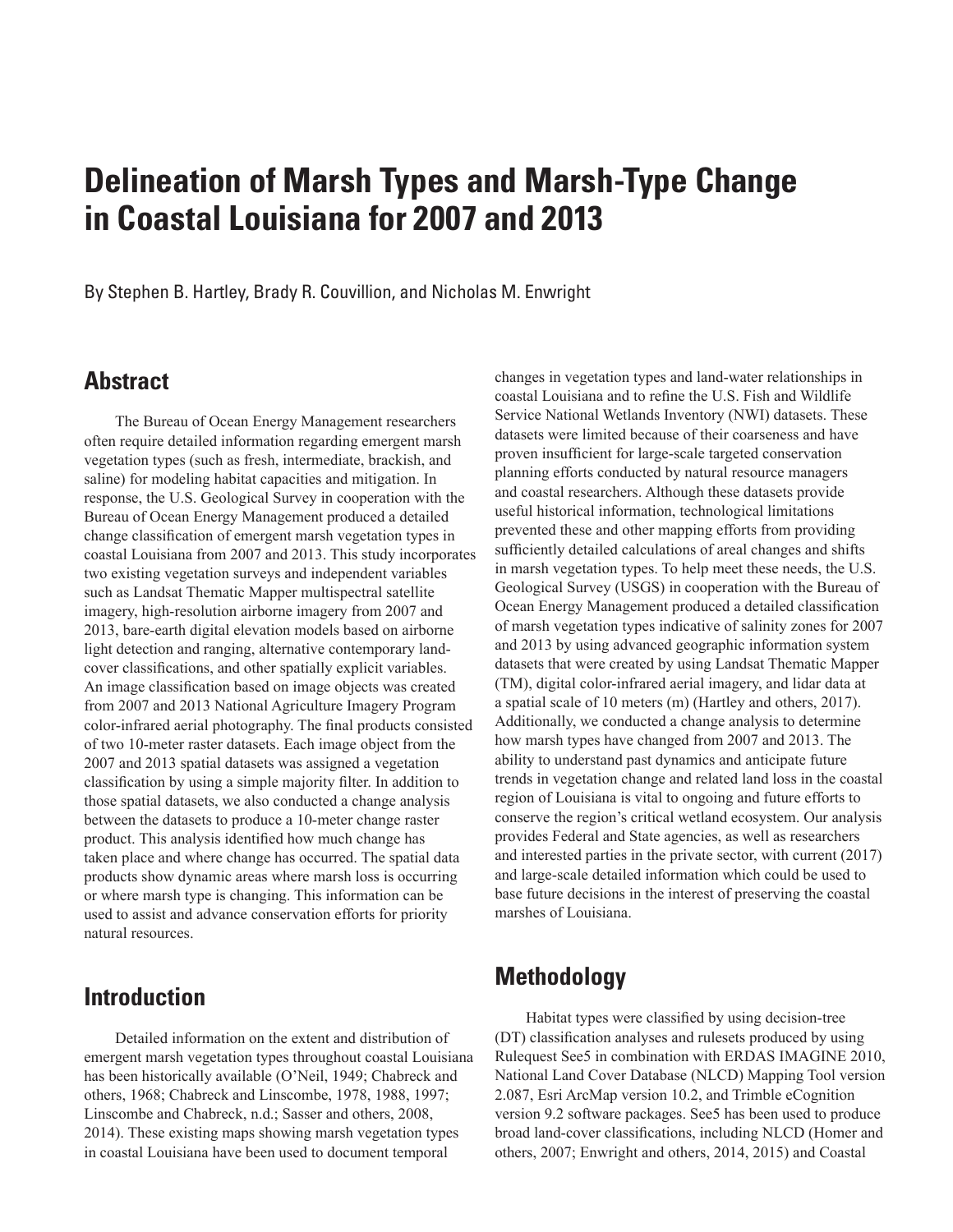<span id="page-9-0"></span>Change Analysis Program (CCAP). DT classification analyses use dependent variables (such as ground reference data) and a suite of predictor variables (such as independent spatial variables) to develop multivariate classification trees for classifying a target area. Seven Landsat TM scenes cover the study area (fig. 1). DT classification analyses were developed for each Landsat TM scene.

Building upon earlier efforts of Sasser and others (2008, 2014), this study involved classification of land cover in coastal Louisiana by using reference data from approximately 8,500 sample points collected via helicopter surveys during each survey year. CCAP data from 2006 and 2010 served as additional reference data for non-wetland classes. A changevector analysis was conducted to exclude areas of change

between the 2010 CCAP data and the 2013 imagery used for this analysis. Areas which were determined to have undergone a change between 2010 and 2013 were excluded from potential selection as reference data for non-wetland classes.

Independent variables included multitemporal satellitebased imagery from 2007 and 2013, a bare-earth digital elevation model (DEM; National Elevation Dataset 1/9-arcsecond [3-m] elevation data) based on airborne lidar, and other contemporary land-cover classifications (such as 2007 and 2013 vegetation-type maps). All available cloud-free Landsat TM (table 1) satellite imagery from 2007 and 2013 was included to capture phenological conditions among coastal marsh plant species, such as green-up and senescence phases. Imagery was downloaded from the USGS Global Visualization



**Figure 1.** Landsat Thematic Mapper (TM) scenes for habitat classification along coastal Louisiana, 2007 and 2013. Also included is the Louisiana Coastal Area boundary (hatched area).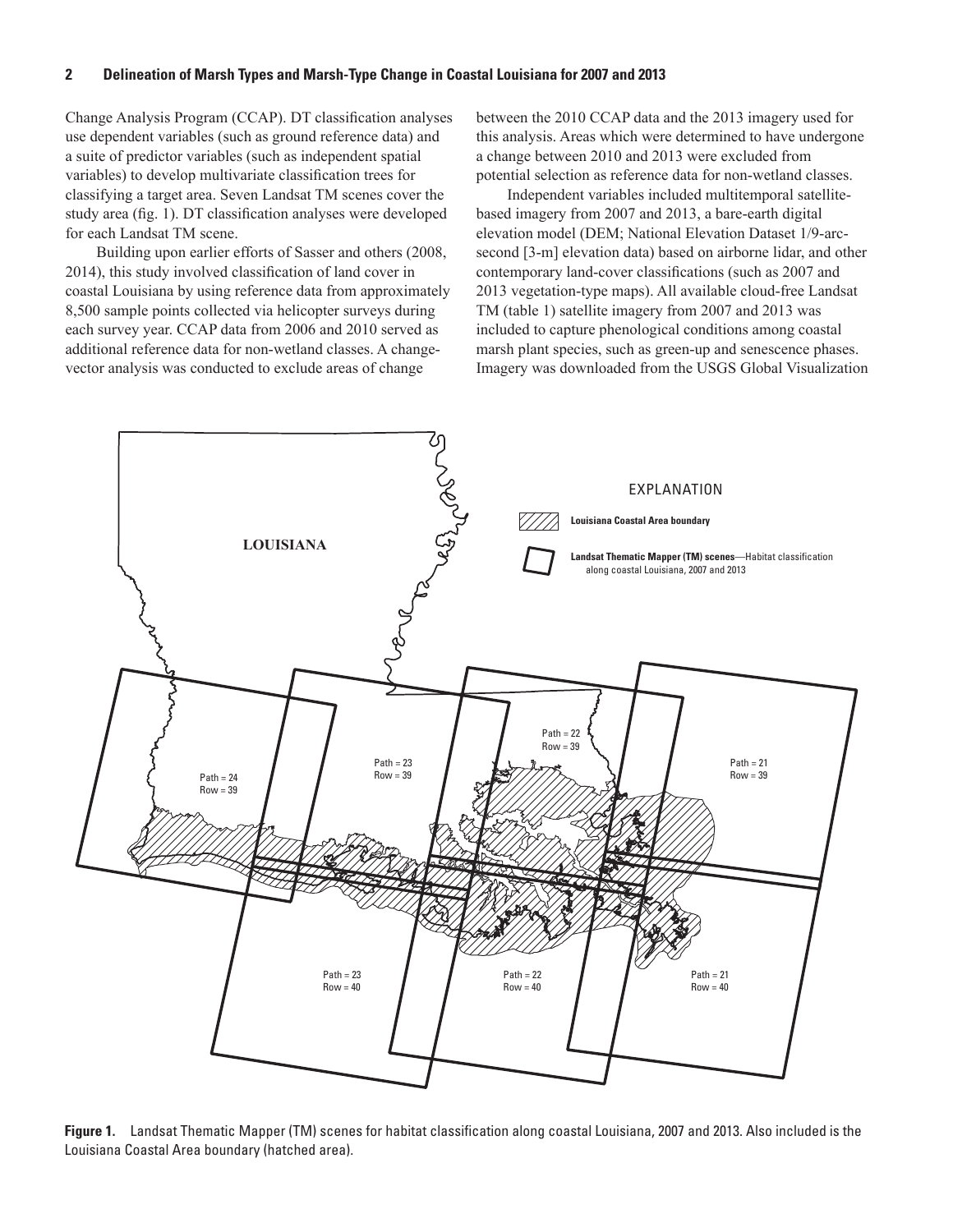#### <span id="page-10-0"></span>**Table 1.** Satellite imagery acquisition dates by Landsat Thematic Mapper (TM) scene for coastal Louisiana, 2007 and 2013.

[Water levels are from one gage in that area of the coast but may not be representative of all areas in the imagery footprint. MSL, mean sea level; m, meters; mm, month; dd, day; yyyy, year; \*, portions of this image contained clouds, and pixels in that region were replaced by values from 9-29-2007 and 7-11-2007 after undergoing linear normalization to provide values as comparable as possible to the 8–12–2007 image]

| Path 21<br>$(mm-dd - yyyy)$ | <b>Water level</b><br>$(MSL)$ (m) Sta-<br>tion ID 8760922 | Path 22<br>$(mm-dd-yyyy)$ | <b>Water level</b><br>$(MSL)$ (m) Sta-<br>tion ID 8761724 | Path <sub>23</sub><br>$(mm-dd - yyyy)$ | <b>Water level</b><br>$(MSL)$ (m) Sta-<br>tion ID 8764227 | Path 24<br>$(mm-dd - yyyy)$ | <b>Water level</b><br>$(MSL)$ (m) Sta-<br>tion ID 8768094 |
|-----------------------------|-----------------------------------------------------------|---------------------------|-----------------------------------------------------------|----------------------------------------|-----------------------------------------------------------|-----------------------------|-----------------------------------------------------------|
| $11 - 22 - 2006$            | $-0.493$                                                  | $10 - 28 - 2006$          | $-0.351$                                                  | $11 - 20 - 2006$                       | $-0.546$                                                  | $2 - 12 - 2006$             | $-0.965$                                                  |
| $1 - 25 - 2007$             | $-0.029$                                                  | $4 - 6 - 2007$            | 0.007                                                     | $9 - 20 - 2007$                        | 0.019                                                     | $4 - 20 - 2007$             | 0.065                                                     |
| $3 - 16 - 2008$             | 0.010                                                     | $8 - 12 - 2007*$          | 0.138                                                     | $2 - 27 - 2008$                        | $-0.197$                                                  | $2 - 18 - 2008$             | $-0.238$                                                  |
| $10 - 26 - 2008$            | 0.060                                                     | $10 - 1 - 2008$           | 0.045                                                     | $4 - 15 - 2008$                        | 0.012                                                     | $11 - 16 - 2008$            | $-0.742$                                                  |
|                             |                                                           |                           |                                                           |                                        |                                                           |                             |                                                           |
| Path 21<br>$(mm-dd-yyy)$    | <b>Water level</b><br>$(MSL)$ (m) Sta-<br>tion ID 8760922 | Path 22<br>$(mm-dd-yyyy)$ | <b>Water level</b><br>$(MSL)$ (m) Sta-<br>tion ID 8761724 | Path <sub>23</sub><br>$(mm-dd - yyyy)$ | <b>Water level</b><br>$(MSL)$ (m) Sta-<br>tion ID 8764227 | Path 24<br>$(mm-dd - yyyy)$ | <b>Water level</b><br>$(MSL)$ (m) Sta-<br>tion ID 8768094 |
| $10 - 24 - 2013$            | 0.043                                                     | $12 - 18 - 2013$          | $-0.367$                                                  | $2 - 27 - 2014$                        | $-0.460$                                                  | $4 - 20 - 2013$             | 0.177                                                     |
| $1 - 12 - 2014$             | 0.011                                                     | $1 - 19 - 2014$           | $-0.296$                                                  | $9 - 23 - 2014$                        | $-0.002$                                                  | $12 - 16 - 2013$            | $-0.368$                                                  |
| $5 - 4 - 2014$              | 0.328                                                     | $4 - 9 - 2014$            | $-0.177$                                                  | $10 - 25 - 2014$                       | $-0.257$                                                  | $10 - 16 - 2014$            | 0.071                                                     |

Viewer ([http://glovis.usgs.gov/\)](http://glovis.usgs.gov/) with the Standard Terrain Correction (level 1T); level 1T correction provides systematic radiometric and geometric accuracy by incorporating groundcontrol points while employing a DEM for topographic accuracy. No further geometric correction was applied, except for subpixel shifts to ensure pixel alignment among all Landsat TM scenes. All satellite multispectral imagery was processed in terms of top-of-atmosphere reflectance units. Additionally, the modified normalized-difference water index (Xu, 2006) and the normalized-difference vegetation index (Rouse and others, 1974) were calculated and used as independent variables in the DT analyses. For all Landsat TM imagery, a Tasseled-Cap Transformation (Crist and Cicone, 1984) of Landsat TM bands 1–5 and 7 was applied to include additional information on brightness, greenness, and wetness as independent variables.

Schmidt and others (2004) found elevation to be the greatest determining factor for mapping coastal vegetation. Inundation frequency, in part a function of elevation, was found to influence the occurrence of marsh communities in coastal Louisiana (Couvillion and Beck, 2013); therefore, to best leverage high-resolution (3-m) airborne lidar bareearth DEMs when available in the study area, all datasets used in the DT analyses were resampled to 10 m from their native resolutions.

Trimble eCognition version 9.2 was used to generate image objects by parish from the 2007 and 2013 National Agriculture Imagery Program (NAIP) color-infrared aerial photography. The image objects were created at a parish extent because the original NAIP imagery was mosaicked to the

parish boundaries. This also allowed for better data processing and handling because creation of image objects can result in large vector files not easily handled within ArcMap. The final 10-m classification was produced by using a script in ArcMap to determine the majority DT-based class for each image object.

Land cover was delineated within the study area into sixteen classes: (1) High Intensity Developed, (2) Medium Intensity Developed, (3) Low Intensity Developed, (4) Developed Open Space, (5) Cultivated, (6) Pasture/Hay, (7) Upland Forest, (8) Palustrine Forested, (9) Palustrine Scrub/ Shrub, (10) Palustrine Emergent Wetland [Fresh Marsh], (11) Palustrine Emergent Wetland [Intermediate Marsh], (12) Estuarine Scrub/Shrub Wetland, (13) Estuarine Emergent Wetland [Brackish Marsh], (14) Estuarine Emergent Wetland [Saline Marsh], (15) Unconsolidated Shore, and (16) Water. CCAP data were used as training data for classes 1, 2, 3, 4, 5, 6, 7, and 9. The study area covers approximately  $36,125$  square kilometers (km<sup>2</sup>). The extent was defined by the Louisiana Coastal Area boundary (fig. 1) (Louisiana Coastal Wetlands Planning, Protection and Restoration Act Program, n.d.). The classification was then simplified into the final six classes for the change analysis: (1) Fresh Marsh, (2) Intermediate Marsh, (3) Brackish Marsh, (4) Saline Marsh, (5) Other [non-marsh], and (6) Water.

Processing methods for the classified 2007 satellite imagery consisted of first resampling the spatial resolution from 30 m to 10 m. Next, we merged a 2008 water mask derived from the 2008 NWI water layer onto the resampled image because this represented the best water layer available and was within an acceptable time frame. The final 10-m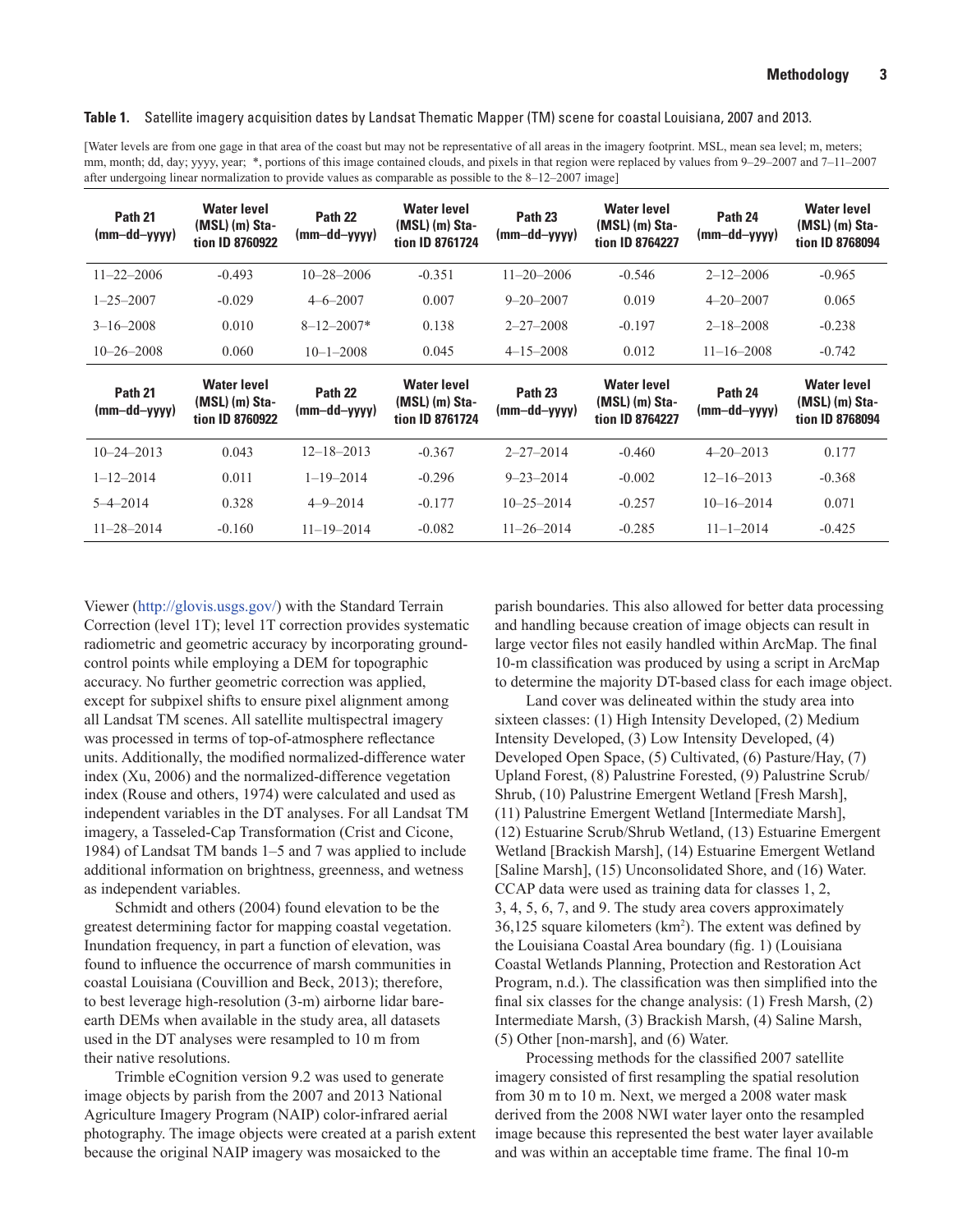<span id="page-11-0"></span>classification was produced by using a script in ArcMap to determine the majority DT-based class for each image object by parish. Each parish file was then merged into a composite to compose the entire coastal Louisiana zone. The final composite of the image was then reclassified from 16 categories to 6 (table 2) to enable a simplified crosswalk matrix during the change-analysis process.

Processing methods for the classified 2013 imagery was similar to those of the 2007 dataset. The spatial resolution of the imagery was resampled from 30 m to 10 m. Next, we created mask layers from the urban categories from the 2007 and 2013 classified imagery. The 2007 urban mask was then merged into the classified 2013 imagery to keep all urban areas classified in 2007 to be carried forward into 2013. We then merged the 2013 urban areas back into the 2013 imagery so that those areas classified in 2013 would get the proper urban class on the basis of the 2013 imagery. We also merged the 2008 water mask onto the 2013 imagery to allow for water classified in 2008 to continue to be classified as water in 2013. We did this because we believed that the majority of water would not revert back to any land category.

The final 10-m classification was produced by using a majority filter script in ArcMap to determine the majority DT-based class for each image object by parish. Just like the 2007 classified imagery, each parish file was then merged into a composite. The final image was then reclassified from 16 categories to 6.

A pixel-by-pixel change analysis was conducted on the final two datasets (that is, the 2007 and 2013 six-category classification) to determine the final change-analysis matrix (table 3).

| <b>Value</b> | <b>16 Class names</b>                    | <b>Value</b> | <b>6 Class names</b>  |
|--------------|------------------------------------------|--------------|-----------------------|
| 1            | <b>High Intensity Developed</b>          | 5            | Other                 |
| 2            | Medium Intensity Developed               | 5            | Other                 |
| 3            | Low Intensity Developed                  | 5            | Other                 |
| 4            | Developed Open Space -<br>Grassland      | 5            | Other                 |
| 5            | Cultivated                               | 5            | Other                 |
| 6            | Pasture/Hay                              | 5            | Other                 |
| 7            | <b>Upland Forest</b>                     | 5            | Other                 |
| 8            | Palustrine Forested Wetland              | 5            | Other                 |
| 9            | Palustrine Scrub/Shrub<br>Wetland        | 5            | Other                 |
| 10           | Palustrine Emergent<br>Wetland - F       | 1            | Fresh Marsh           |
| 11           | Palustrine Emergent<br>Wetland - I       | 2            | Intermediate<br>Marsh |
| 12           | Estuarine Scrub/Shrub<br>Wetland         | 5            | Other                 |
| 13           | <b>Estuarine Emergent</b><br>Wetland - B | 3            | <b>Brackish Marsh</b> |
| 14           | <b>Estuarine Emergent</b><br>Wetland - S | 4            | Saline Marsh          |
| 15           | <b>Unconsolidated Shore</b>              | 6            | Water                 |
| 16           | Water                                    | 6            | Water                 |

| <b>Table 2.</b> Crosswalk matrix of land-cover classes between the |
|--------------------------------------------------------------------|
| original 16 categories and simplified 6 categories.                |

| Table 3. Change-analysis matrix of the 2007 and 2013 six-category classification of land-cover categories. Numbers represent acres |  |
|------------------------------------------------------------------------------------------------------------------------------------|--|
| of change. Highlighted diagonal cells represent areas of no change.                                                                |  |

|      |                    | 2013               |                       |                                 |                     |              |              |
|------|--------------------|--------------------|-----------------------|---------------------------------|---------------------|--------------|--------------|
|      |                    | <b>Fresh Marsh</b> | Intermediate<br>Marsh | <b>Brackish</b><br><b>Marsh</b> | <b>Saline Marsh</b> | <b>Other</b> | <b>Water</b> |
|      | Fresh Marsh        | 549,603            | 46,030                | 5,376                           | 651                 | 51,463       | 29,411       |
|      | Intermediate Marsh | 69,700             | 458,436               | 106,538                         | 3,763               | 21,377       | 32,072       |
|      | Brackish Marsh     | 5,819              | 42,408                | 332,039                         | 20,648              | 7,891        | 22,870       |
| 2007 | Saline Marsh       | 1,410              | 5,001                 | 88,789                          | 290,020             | 5.075        | 38,135       |
|      | Other              | 11,037             | 3,674                 | 1,796                           | 729                 | 996,378      | 2,781        |
|      | Water              | 19,864             | 22,149                | 20,583                          | 15.446              | 10,876       | 5,585,351    |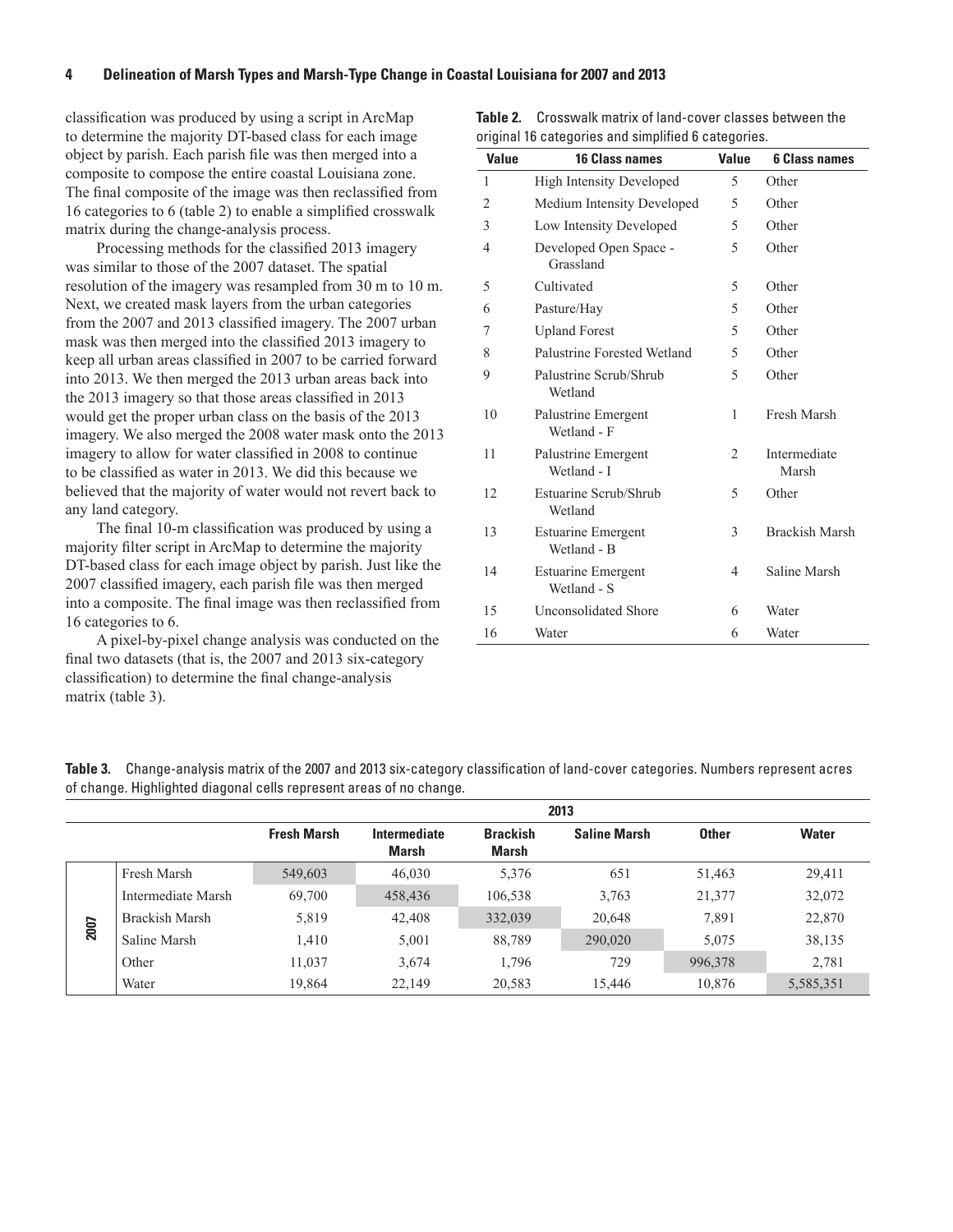### <span id="page-12-0"></span>**Results**

Approximately 9,043 km2 of marsh were classified in the four marsh-type classification in 2007 and approximately 8,587 km2 for the 2013 survey. The percentage of all marsh types calculated during the 2007 study was about 25.04 percent and for the 2013 time period was 23.77 percent. Coverage of fresh marsh remained constant at about 7 percent during the 2007 and 2013 study periods. Intermediate marsh coverage was 7.75 percent during the 2007 survey and 6.47 percent during the 2013 survey. Brackish marsh shifted from 4.84 percent during the 2007 survey to 6.22 percent during the 2013 survey. Coverage of saline (saltwater) marsh was 4.80 percent during the 2007 survey and 3.71 percent during the 2013 survey.

## **Discussion**

This study provides a more objective and repeatable method for classifying marsh types of coastal Louisiana and greater level of thematic detail than previously available. The most appropriate use of this classification is for understanding general distribution and overall changes in areal coverage of emergent marshes at the landscape level. Similar to CCAP and NLCD, this marsh-type classification might warrant a 4- to 5-year update cycle. The seamless classification produced by this work can be used to help develop and refine conservation efforts for priority natural resources. Moreover, these data may improve projections of landscape change and serve as a baseline for monitoring future changes resulting from chronic and episodic stressors (Sasser and others, 2008, 2014).

Marsh types calculated during this study for coastal Louisiana suggested a 1.27-percent decline in the available marsh between the two time periods. The general trend across coastal Louisiana was a shift to increasingly saltier marsh types. Fresh marsh remained almost the same, with only a small decrease from 7.65 to 7.37 percent during the 2007 and 2013 study periods. Intermediate marsh followed the same pattern, with brackish marsh showing a reverse (increasing) pattern. Changes in saline (saltwater) marsh were minimal but trending to less saline marsh.

For the two snapshots we analyzed (that is, 2007 and 2013), the total marsh acreage decreased. With the loss of marsh and resultant changes in hydrology, it is likely that changes in marsh type may show greater variation in the future, even if given only minor changes in precipitation levels.

## **References Cited**

- Chabreck, R.H., and Linscombe, G., 1997, Vegetative type map of the Louisiana coastal marshes: Baton Rouge, La., Louisiana Department of Wildlife and Fisheries.
- Chabreck, R.H., and Linscombe, G., 1988, Vegetative type map of the Louisiana coastal marshes: Baton Rouge, La., Louisiana Department of Wildlife and Fisheries, 10 maps.
- Chabreck, R.H., and Linscombe, G., 1978, Vegetative type map of the Louisiana coastal marshes: Baton Rouge, La., Louisiana Department of Wildlife and Fisheries.
- Chabreck, R.H., Palmisano, A.W., Jr., and Joanen, T., 1968, Vegetative type map of the Louisiana coastal marshes: Baton Rouge, Louisiana Department of Wildlife and Fisheries.
- Couvillion, B.R., and Beck, Holly, 2013, Marsh collapse thresholds for coastal Louisiana estimated using elevation and vegetation index data, *in* Brock, J.C., Barras, J.A., and Williams, S.J., eds., Understanding and predicting change in the coastal ecosystems of the northern Gulf of Mexico: Coconut Creek, Fla., Journal of Coastal Research, Special Issue no. 63, 262 p.
- Crist, E.P., and Cicone, R.C., 1984, A physically-based transformation of Thematic Mapper data—The TM tasseled cap: IEEE Transactions on GeoScience and Remote Sensing, v. 22, p. 256–263.
- Enwright, N.M., Hartley, S.B., Couvillion, B.R., Brasher, M.G., Visser, J.M., Mitchell, M.K., Ballard, B.M., Parr, M.W., and Wilson, B.C., 2015, Delineation of marsh types from Corpus Christi Bay, Texas, to Perdido Bay, Alabama, in 2010: U.S. Geological Survey Scientific Investigations Map 3336, 1 sheet, scale 1:750,000, [http://dx.doi.](http://dx.doi.org/10.3133/sim3336) [org/10.3133/sim3336.](http://dx.doi.org/10.3133/sim3336)
- Enwright, N.M., Hartley, S.B., Brasher, M.G., Visser, J.M., Mitchell, M.K., Ballard, B.M., Parr, M.W., Couvillion, B.R., and Wilson, B.C., 2014, Delineation of marsh types of the Texas coast from Corpus Christi Bay to the Sabine River in 2010: U.S. Geological Survey Scientific Investigations Report 2014–5100, 18 p., 1 pl., scale 1:400,000.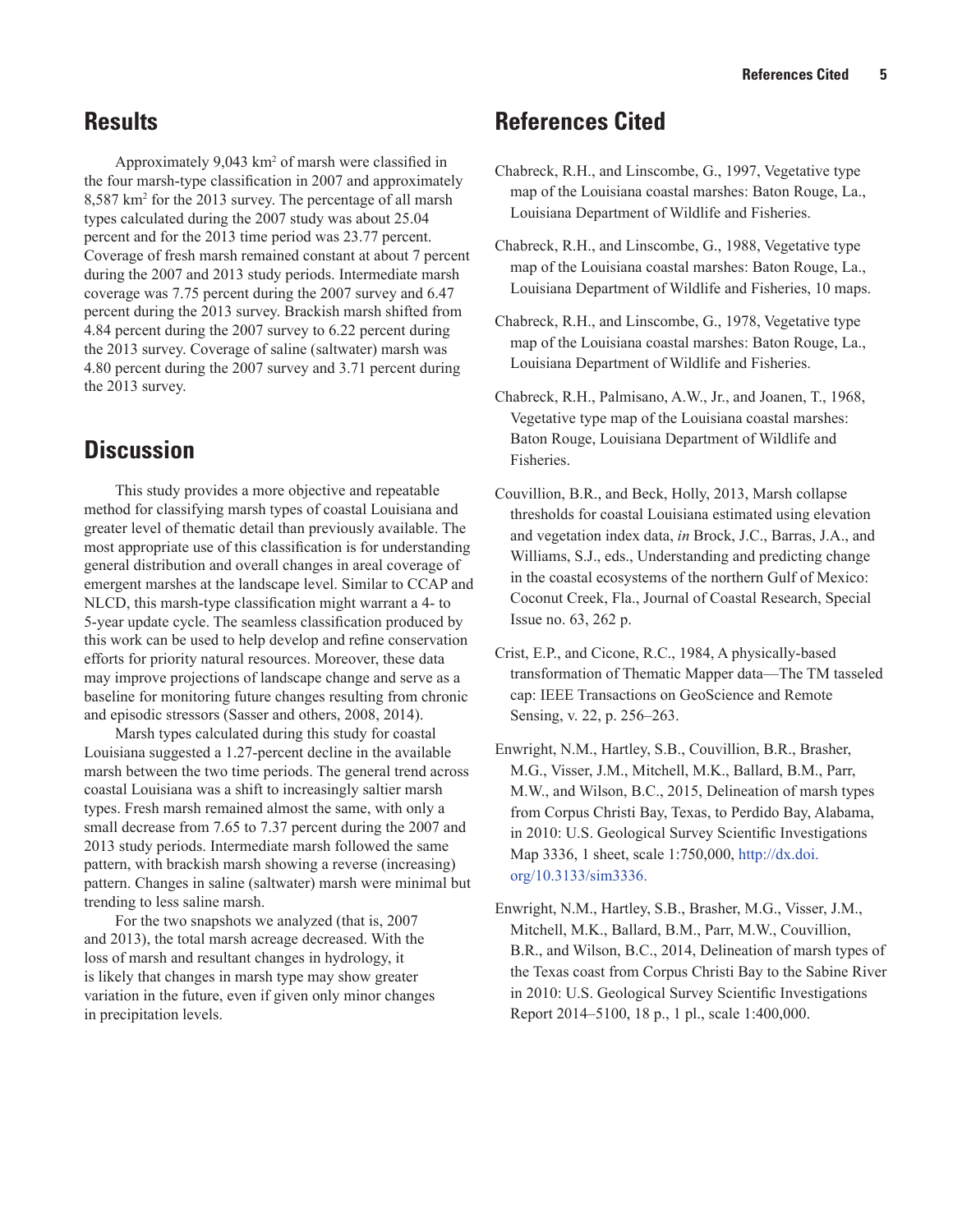Hartley, S.B., Couvillion, B.R., and Enwright, N.M., 2017, Delineation of marsh types and marsh type-change in Coastal Louisiana for 2007 and 2013: U.S. Geological Survey data release, <https://doi.org/10.5066/F7474820>.

Homer, Collin, Dewitz, Jon, Fry, Joyce, Coan, Michael, Hossain, Nazmul, Larson, Charles, Herold, Nate, McKerrow, Alexa, VanDriel, J.N., and Wickham, James, 2007, Completion of the 2001 National Land Cover Database for the conterminous United States: Photogrammetric Engineering and Remote Sensing, v. 73, p. 337–341.

Louisiana Coastal Wetlands Planning, Protection and Restoration Act Program, n.d., Coastal Louisiana basins: Louisiana Coastal Wetlands Planning, Protection and Restoration Act Program Web site, accessed May 5, 2011, at <http://www.lacoast.gov/new/About/Basins.aspx>.

Linscombe, G., and Chabreck, R., [n.d.], Task III.8— Coastwide aerial survey, brown marsh 2001 assessment— Salt marsh dieback in Louisiana: Brown marsh data information management system, accessed June 4, 2006, at [http://brownmarsh.com/data/III\\_8.htm.](http://brownmarsh.com/data/III_8.htm)

O'Neil, Ted, 1949, The muskrat in the Louisiana coastal marsh: New Orleans, Louisiana Department of Wildlife and Fisheries.

Rouse, J.W., Haas, R.H., Schell, J.A., and Deering, D.W., 1974, Monitoring vegetation systems in the Great Plains with ERTS, *in* Third Earth Resources Technology Satellite-1 Symposium, Greenbelt, Md., 1973, Proceedings: Greenbelt, Md., NASA SP–351, p. 3010–3017.

Sasser, C.E., Visser, J.M., Mouton, Edmond, Linscombe, Jeb, and Hartley, S.B., 2008, Vegetation types in coastal Louisiana in 2007: U.S. Geological Survey Open-File Report 2008–1224, 1 sheet, scale 1:550,000.

Sasser, C.E., Visser, J.M., Mouton, Edmond, Linscombe, Jeb, and Hartley, S.B., 2014, Vegetation types in coastal Louisiana in 2013: U.S. Geological Survey Scientific Investigations Map 3290, 1 sheet, scale 1:550,000.

Schmidt, K.S., Skidmore, A.K., Kloosterman, E.H., van Oosten, H.H., Kumar, Lalit, and Janssen, J.A.M., 2004, Mapping coastal vegetation using an expert system and hyperspectral imagery: Photogrammetric Engineering and Remote Sensing, v. 70, p. 703–715.

Xu, Hanqiu, 2006, Modification of Normalized Difference Water Index (NDWI) to enhance open water features in remote sensed imagery: International Journal of Remote Sensing, v. 27, p. 3025–3033.

Publishing support provided by Lafayette Publishing Service Center